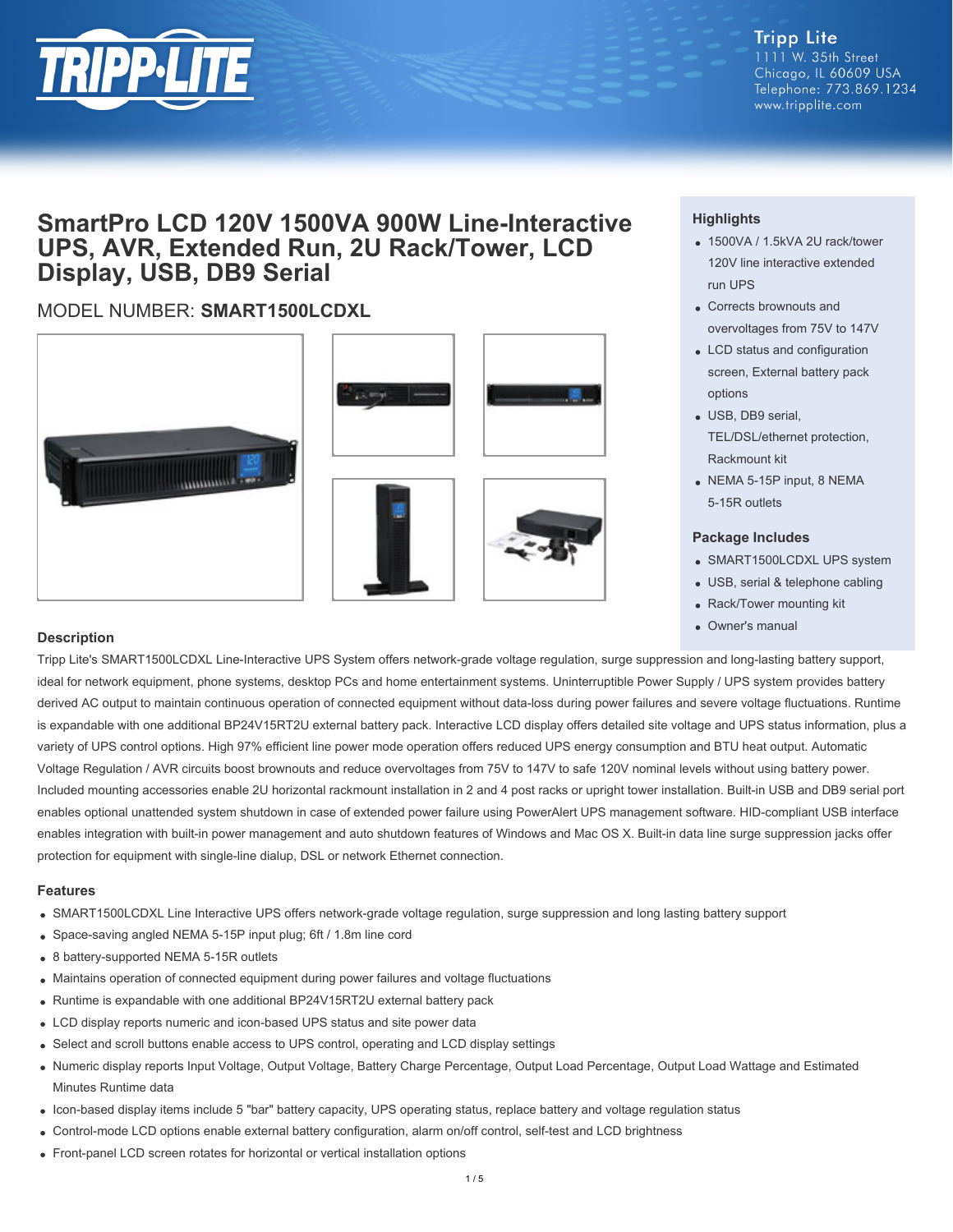

- 97% line power mode efficiency operation
- Line Interactive Automatic Voltage Regulation / AVR circuits correct brownouts and overvoltages from 75 to 147V
- Included mounting accessories for 2U rackmount and tower installation
- USB and DB9 serial ports enable optional unattended system shutdown using PowerAlert UPS management software available via free download from www.tripplite.com
- HID-compliant USB interface enable integration with built-in power management and auto shutdown features of Windows and Mac OS X
- DB9 serial port also supports contact closure signaling for on-battery and power-restored messaging
- Built-in data line surge suppression jacks offer protection for equipment with single-line dialup or PoE compatible network ethernet connection

# **Specifications**

| <b>OUTPUT</b>                               |                                     |  |
|---------------------------------------------|-------------------------------------|--|
| Output Volt Amp Capacity (VA)               | 1500                                |  |
| Output kVA Capacity (kVA)                   | 1.5                                 |  |
| Output Watt Capacity (Watts)                | 900                                 |  |
| Nominal Output Voltage(s)<br>Supported      | 115V; 120V                          |  |
| <b>Frequency Compatibility</b>              | 60 Hz                               |  |
| Output Voltage Regulation (Line<br>Mode)    | $-18\%, +8\%$                       |  |
| Output Voltage Regulation (Battery<br>Mode) | 115V (+/- $5\%$ )                   |  |
| <b>Output Receptacles</b>                   | $(8) 5 - 15R$                       |  |
| Output AC Waveform (AC Mode)                | Sine wave                           |  |
| Output AC Waveform (Battery Mode)           | PWM sine wave                       |  |
| <b>INPUT</b>                                |                                     |  |
|                                             |                                     |  |
| Rated input current (Maximum Load)          | 8.5A                                |  |
| Nominal Input Voltage(s) Supported          | <b>120V AC</b>                      |  |
| UPS Input Connection Type                   | $5-15P$                             |  |
| UPS Input Connection Description            | Space-saving right angle input plug |  |
| Input Circuit Breakers                      | 10A                                 |  |
| UPS Input Cord Length (ft.)                 | $6\phantom{1}$                      |  |
| UPS Input Cord Length (m)                   | 1.8                                 |  |
| Recommended Electrical Service              | 15A 120V                            |  |
| Input Phase                                 | Single-Phase                        |  |
| <b>BATTERY</b>                              |                                     |  |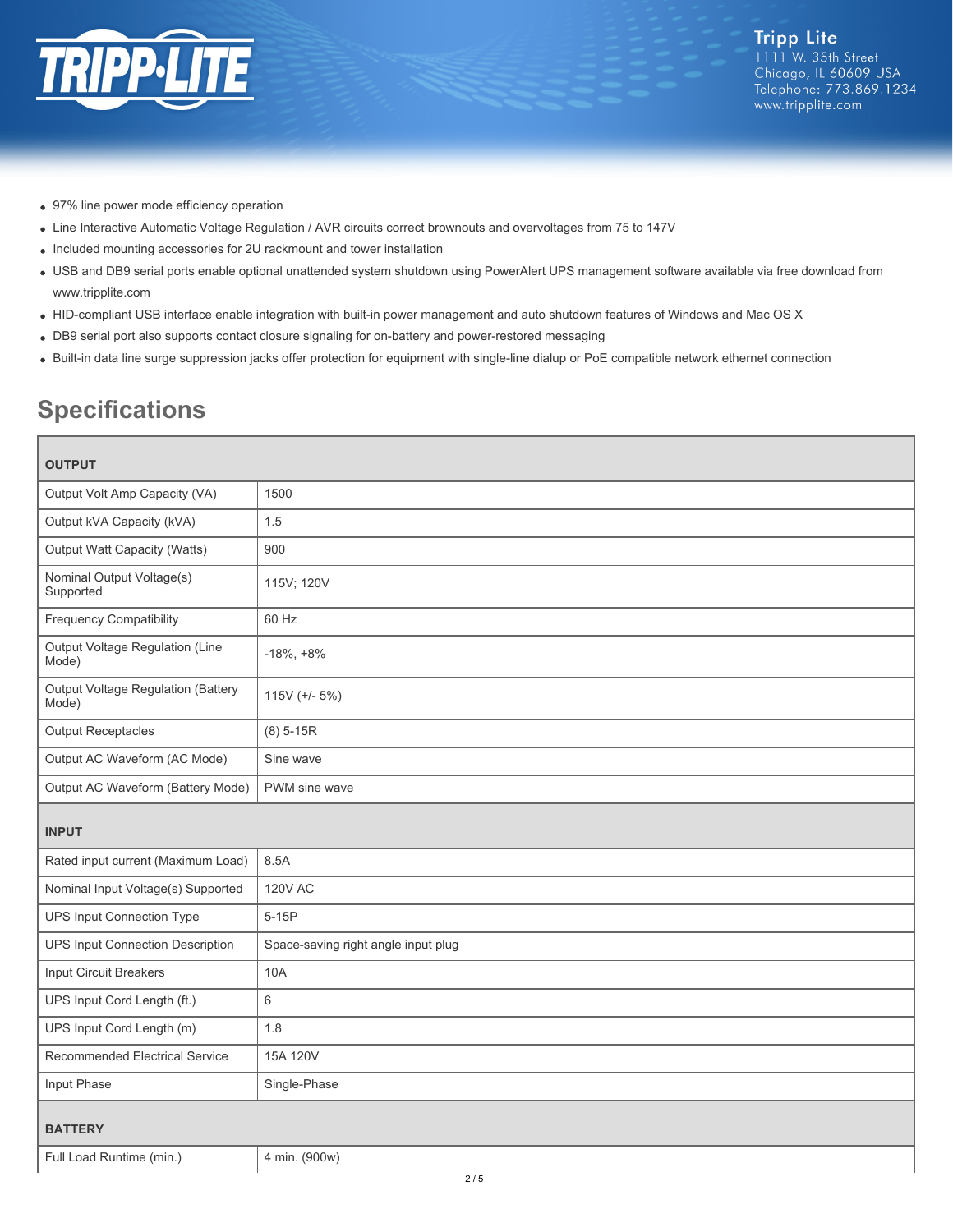

| Half Load Runtime (min.)                                         | 12 min. (450w)                                                                                                                                                                                                                                                                                                                                                                                                                                                                 |  |  |
|------------------------------------------------------------------|--------------------------------------------------------------------------------------------------------------------------------------------------------------------------------------------------------------------------------------------------------------------------------------------------------------------------------------------------------------------------------------------------------------------------------------------------------------------------------|--|--|
| External Battery Pack Compatibility                              | BP24V15RT2U (limit 1)                                                                                                                                                                                                                                                                                                                                                                                                                                                          |  |  |
| DC System Voltage (VDC)                                          | 24                                                                                                                                                                                                                                                                                                                                                                                                                                                                             |  |  |
| Battery Recharge Rate (Included<br>Batteries)                    | Less than 4.5 hours from 10% to 90%                                                                                                                                                                                                                                                                                                                                                                                                                                            |  |  |
| <b>Expandable Runtime</b>                                        | <b>No</b>                                                                                                                                                                                                                                                                                                                                                                                                                                                                      |  |  |
| <b>VOLTAGE REGULATION</b>                                        |                                                                                                                                                                                                                                                                                                                                                                                                                                                                                |  |  |
| Voltage Regulation Description                                   | Automatic voltage regulation (AVR) maintains line power operation with an input voltage range of 75 to 147                                                                                                                                                                                                                                                                                                                                                                     |  |  |
| Overvoltage Correction                                           | Input voltages between 128 and 147 are reduced by 12%                                                                                                                                                                                                                                                                                                                                                                                                                          |  |  |
| <b>Undervoltage Correction</b>                                   | Input voltages between 93 and 107 are boosted by 14%                                                                                                                                                                                                                                                                                                                                                                                                                           |  |  |
| Severe Undervoltage Correction                                   | Input voltages between 75 and 92 are boosted by 30%                                                                                                                                                                                                                                                                                                                                                                                                                            |  |  |
| <b>USER INTERFACE, ALERTS &amp; CONTROLS</b>                     |                                                                                                                                                                                                                                                                                                                                                                                                                                                                                |  |  |
| Front Panel LCD Display                                          | Numeric LCD interface reports Input Voltage, Output Voltage, Battery Charge Percentage, Estimated Runtime in<br>Minutes, Load Percentage, Load Watts; Additional LCD icons report battery charge level (5 "bars"), Line Power<br>Mode, Battery Mode, Replace Battery and Auto-Voltage Regulation / AVR status; LCD interface control options<br>include Alarm Disable, Display Scrolling, Initiate Self-test, LCD brightness, External Battery setting and line<br>sensitivity |  |  |
| Switches                                                         | 2 Switches control off/on power status and alarm-cancel/self-test operation; dimmer switch controls LCD brightness                                                                                                                                                                                                                                                                                                                                                             |  |  |
| Alarm Cancel Operation                                           | Power-fail alarm can be silenced using alarm-cancel switch; once silenced, alarm will re-sound to indicate<br>low-battery status                                                                                                                                                                                                                                                                                                                                               |  |  |
| Audible Alarm                                                    | Audible alarm indicates power-failure and low-battery conditions; Alarm can be permanently silenced via LCD<br>interface                                                                                                                                                                                                                                                                                                                                                       |  |  |
| <b>LED</b> Indicators                                            | Front panel LCD display                                                                                                                                                                                                                                                                                                                                                                                                                                                        |  |  |
| <b>SURGE / NOISE SUPPRESSION</b>                                 |                                                                                                                                                                                                                                                                                                                                                                                                                                                                                |  |  |
| UPS AC Suppression Joule Rating                                  | 1038                                                                                                                                                                                                                                                                                                                                                                                                                                                                           |  |  |
| <b>UPS AC Suppression Response</b><br>Time                       | Instantaneous                                                                                                                                                                                                                                                                                                                                                                                                                                                                  |  |  |
| <b>UPS Dataline Suppression</b>                                  | 1 line TEL/DSL (1 in / 1 out); 10/100Base T Ethernet                                                                                                                                                                                                                                                                                                                                                                                                                           |  |  |
| EMI / RFI AC Noise Suppression                                   | Yes                                                                                                                                                                                                                                                                                                                                                                                                                                                                            |  |  |
| <b>PHYSICAL</b>                                                  |                                                                                                                                                                                                                                                                                                                                                                                                                                                                                |  |  |
| Installation Form Factors Supported<br>with Included Accessories | Tower                                                                                                                                                                                                                                                                                                                                                                                                                                                                          |  |  |
| Included Mounting Accessory<br>Description                       | Pair of mounting ears enable tower and 2-4 post rackmount installation                                                                                                                                                                                                                                                                                                                                                                                                         |  |  |
| Primary Form Factor                                              | Rackmount                                                                                                                                                                                                                                                                                                                                                                                                                                                                      |  |  |
| <b>UPS Power Module Dimensions</b><br>(hwd, in.)                 | 3.5 x 17.3 x 10.5                                                                                                                                                                                                                                                                                                                                                                                                                                                              |  |  |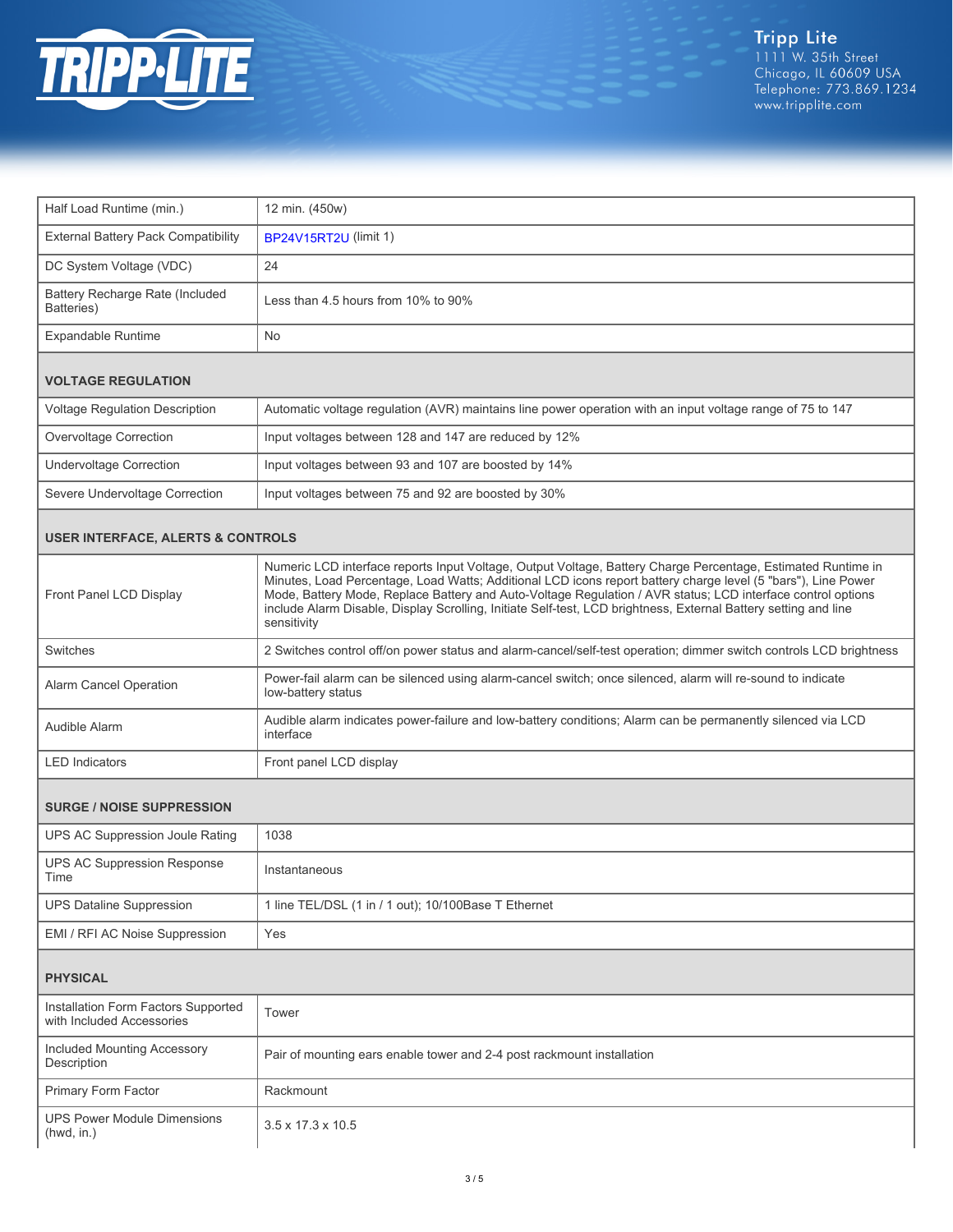

Tripp Lite<br>1111 W. 35th Street<br>Chicago, IL 60609 USA<br>Telephone: 773.869.1234<br>www.tripplite.com

| <b>UPS Power Module Dimensions</b><br>(hwd, cm)      | 8.9 x 43.8 x 26.7                                                                         |  |
|------------------------------------------------------|-------------------------------------------------------------------------------------------|--|
| Installed Whole System Maximum<br>Rack Depth (in.)   | 10.5                                                                                      |  |
| Installed Whole System Maximum<br>Rack Depth (cm)    | 26.7                                                                                      |  |
| Rack Height (U Spaces)                               | $\overline{2}$                                                                            |  |
| UPS Power Module Weight (lbs.)                       | 29.4                                                                                      |  |
| UPS Power Module Weight (kg)                         | 13.3                                                                                      |  |
| UPS Shipping Dimensions (hwd / in.)                  | 7.5 x 15 x 21.5                                                                           |  |
| UPS Shipping Dimensions (hwd /<br>cm)                | 19 x 38.1 x 54.6                                                                          |  |
| Shipping Weight (lbs.)                               | 33.4                                                                                      |  |
| Shipping Weight (kg)                                 | 15.2                                                                                      |  |
| <b>Cooling Method</b>                                | Fan                                                                                       |  |
| <b>UPS Housing Material</b>                          | <b>ABS</b>                                                                                |  |
| <b>ENVIRONMENTAL</b>                                 |                                                                                           |  |
| <b>Operating Temperature Range</b>                   | +32 to +104 degrees Fahrenheit / 0 to +40 degrees Celsius                                 |  |
| Storage Temperature Range                            | +5 to +122 degrees Fahrenheit / -15 to +50 degrees Celsius                                |  |
| <b>Relative Humidity</b>                             | 0 to 95%, non-condensing                                                                  |  |
| AC Mode BTU / Hr. (Full Load)                        | 78                                                                                        |  |
| AC Mode Efficiency Rating (100%<br>Load)             | 97%                                                                                       |  |
| <b>COMMUNICATIONS</b>                                |                                                                                           |  |
| Communications Interface                             | USB (HID enabled); DB9 Serial; Contact closure                                            |  |
| Network Monitoring Port Description                  | Supports detailed monitoring of UPS and site power conditions                             |  |
| <b>PowerAlert Software</b>                           | Free download from www.tripplite.com                                                      |  |
| <b>Communications Cable</b>                          | USB and DB9 Serial cabling included                                                       |  |
| WatchDog Compatibility                               | Supports Watchdog application, OS and hard-reboot restart options for remote applications |  |
| <b>LINE / BATTERY TRANSFER</b>                       |                                                                                           |  |
| <b>Transfer Time</b>                                 | 4 milliseconds AC to battery mode / 3 milliseconds battery to AC mode                     |  |
| Low Voltage Transfer to Battery<br>Power (Setpoint)  | 75                                                                                        |  |
| High Voltage Transfer to Battery<br>Power (Setpoint) | 147                                                                                       |  |
|                                                      |                                                                                           |  |

#### **SPECIAL FEATURES**